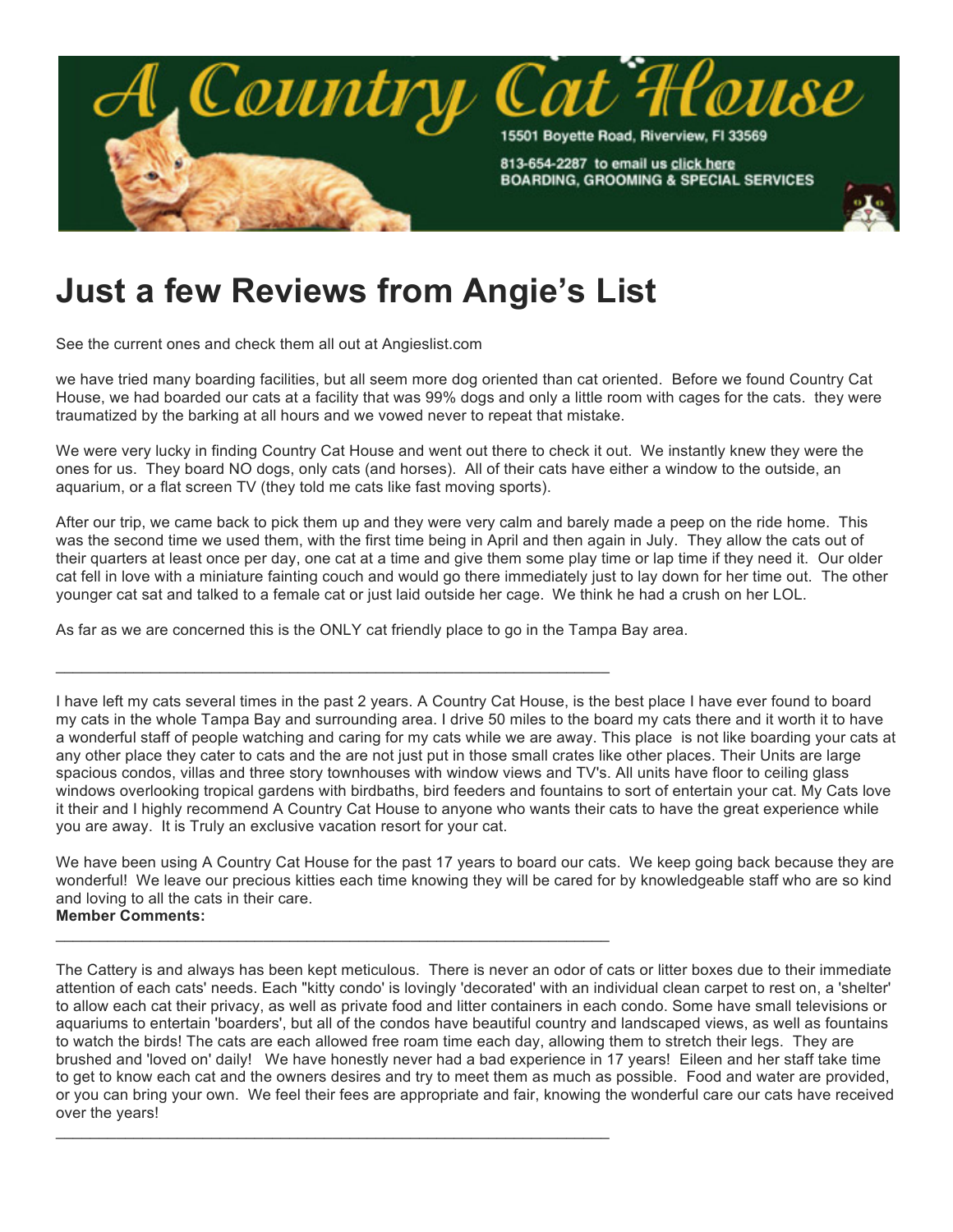**Eileen (the owner) and Patty gave Skipper all the love and companionship that he would have received if he were home - actually even more!** All the kitties have huge 'suites' with a clear window looking into the trees, with lots of gecko's and birds to look at. Every suite has a 'big cheese' where the kitty can go inside and feel safe if they want, they all have a little carpet as well, food and water and litter box; some have perches as well. There is little litter kept in the litter box, because once they use it, it is emptied, washed and put back. Every kitty is brushed daily and given the option to run loose in the enclosed room, safely, without other kitties, once in the morning and once in the afternoon. So every kitty gets individual attention many times during the day. They have a great understanding of cats and how they function and what they need and want to be happy. Some of the suites can be linked to others if there are more than one cat from the family...so that they can visit each other, if they want.

We felt so relaxed during our vacation knowing that our cat was well cared for. We also knew that if there was any problem, they would contact us and the vet as well if needed.

\_\_\_\_\_\_\_\_\_\_\_\_\_\_\_\_\_\_\_\_\_\_\_\_\_\_\_\_\_\_\_\_\_\_\_\_\_\_\_\_\_\_\_\_\_\_\_\_\_\_\_\_\_\_\_\_\_\_\_\_\_\_\_\_

\_\_\_\_\_\_\_\_\_\_\_\_\_\_\_\_\_\_\_\_\_\_\_\_\_\_\_\_\_\_\_\_\_\_\_\_\_\_\_\_\_\_\_\_\_\_\_\_\_\_\_\_\_\_\_\_\_\_\_\_\_\_\_\_

\_\_\_\_\_\_\_\_\_\_\_\_\_\_\_\_\_\_\_\_\_\_\_\_\_\_\_\_\_\_\_\_\_\_\_\_\_\_\_\_\_\_\_\_\_\_\_\_\_\_\_\_\_\_\_\_\_\_\_\_\_\_\_\_

 $\_$  , and the set of the set of the set of the set of the set of the set of the set of the set of the set of the set of the set of the set of the set of the set of the set of the set of the set of the set of the set of th

\_\_\_\_\_\_\_\_\_\_\_\_\_\_\_\_\_\_\_\_\_\_\_\_\_\_\_\_\_\_\_\_\_\_\_\_\_\_\_\_\_\_\_\_\_\_\_\_\_\_\_\_\_\_\_\_\_\_\_\_\_\_\_\_

\_\_\_\_\_\_\_\_\_\_\_\_\_\_\_\_\_\_\_\_\_\_\_\_\_\_\_\_\_\_\_\_\_\_\_\_\_\_\_\_\_\_\_\_\_\_\_\_\_\_\_\_\_\_\_\_\_\_\_\_\_\_\_\_

 $\Box$ 

**We have utilized this boarding facility several times for over a year and would use no other.** We even got an email with a picture of what Skipper was doing while we were away....it made us feel so good to see him happy and content.

This is definitely THE place to take your cats for boarding. The owners and staff are extraordinarily professional, efficient, courteous and kind. Extremely organized with instructions and info you discuss about your cat and care. They go above and beyond to make you and your cat feel welcome and safe.The environment is a dreamland for felines. Soft music and/or a gentle voice plays continuously throughout the kennel, the grounds are beautiful and lush. Each condo has a huge window for the cats to look out and view the grounds. Fish aquariums and TV's are provided in the condo if requested! The condos are by far the most spacious ones that I have found for cats. Since I have 2 cats, I reserve a 2 story unit so they can go up and down. The first time my cats were boarded here, one of my cats did not want to go home. He clung to the door of the condo! The building and condos are immaculately clean, windows for walls, and contented cats all around. Would not take my cats anywhere else. A wonderful resort/vacation for your cat.

Always make an appointment at least a month or so ahead of time. Bring toys/blankets/food of what will make your cat's stay less stressful. (they are cats) Enjoy your vacation! I have used Country Cat House little over 4 yrs my cats have enjoyed the stay. If you are a cat owner you know if the stay was stressful for them. Also, there is NO cat smell. I looked at other resorts and the smell was over whelming.

Every day the staff takes my cat out to play and to be groomed. They send me pics every day to show me how happy she is. The Country Cat House is definitely my cat's second home. I never have to worry about her when she stays there. I love that all the cats get lots of love and attention when they stay there! I would recommend all cat lovers to leave their cat with The Country Cat House. I love how you have a choice for your cat to have a flat screen television, garden view or an aquarium!!! You know The Country Cat House is run by cat lovers! You will never have to worry about your kitty when he/she stays with Patty and Elaine.

The Country Cat House cared for cat for 11 days. Our cat felt so comfortable that she didn't want to come out of her 3 story treehouse! Also every few days one of the care givers sent pictures to us so we can see how she was doing. **Member Comments:**

We have used the Country Cat House for 14 years with 3 different cats and have never been disappointed. We highly recommend this for your cat sitting needs.hey will get lots of love and attention here!

They take excellent care of our cats we have used several times over the last 20 something years and have never had a bad experience....our cats love it there they don't want to come home .......heck if I could stay there i would ...I get relaxed in just the few minutes I'm there dropping off our cats...please don't hesitate to take your cats there they have always been very loving and caring with our cats........we love you country cat house.......

They absolutely care for these cats - all of them. Their facility is so good that we I have never felt the need to even look at something else. We've been with them 8 years now - since we moved to Tampa.